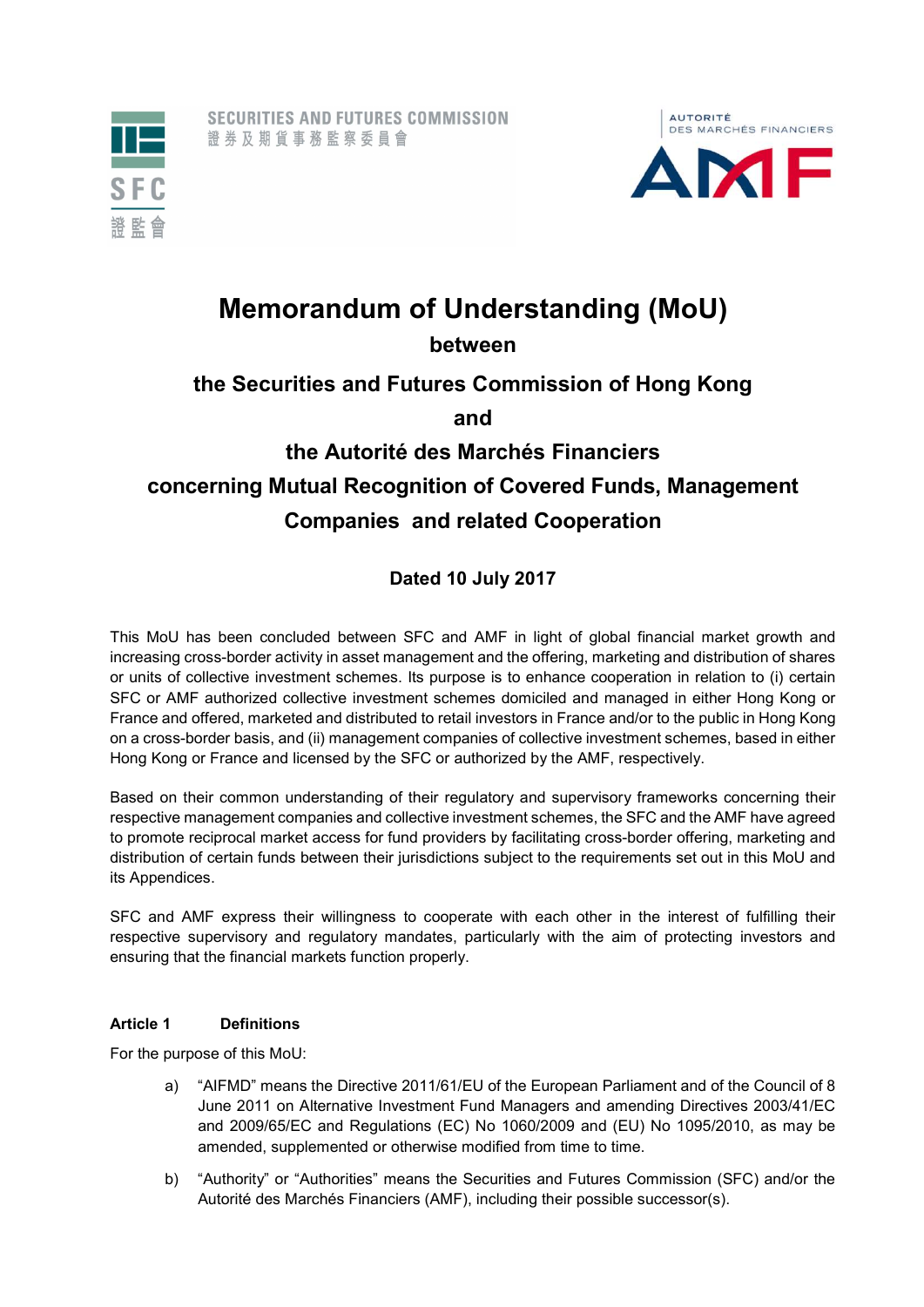- c) "CIS" means collective investment schemes.
- d) "COMOFI" means the French Monetary and Financial Code (Code monétaire et financier) as may be amended, supplemented or otherwise modified from time to time.
- e) "Covered Entities" means Covered Funds and/or Covered Management Companies.
- f) "Covered Fund" means French UCITS Funds or Hong Kong CIS authorized or seeking authorization on a cross-border basis in accordance with Article 3 of this MoU.
- g) "Covered Management Company" means a French Management Company or a Hong Kong Management Company including Persons (employed by, or given the authority to act on behalf of, such entity) who are licensed or authorized by the relevant Authority to manage Covered Funds and meet the applicable conditions as set out in Appendix B to this MoU.
- h) "Cross-border On-site Visit" means any visit made in the context of this MoU by one Authority to the premises of a Covered Management Company located in the other Authority's jurisdiction for supervisory purposes.
- i) "Delegate" means an entity to which (i) a French Management Company delegates the investment management function of one or more funds under its management in accordance with Article 13 of the Directive 2009/65/EC of the European Parliament and of the Council of 13 July 2009 on the coordination of laws, regulations and administrative provisions relating to undertakings for collective investment in transferable securities, as may be amended, supplemented or otherwise modified from time to time or (ii) a Hong Kong Management Company delegates the investment management function of one or more funds under its management in accordance with Chapter 5 of the UT Code.
- j) "Emergency Situation" means the occurrence of an event that could materially impair the financial or operational condition of Covered Entities, the investors of Covered Funds or the proper functioning of the financial markets.
- k) "Enforcement Actions" or "Enforcement Purposes" means an action or purpose referred to in Paragraph 10(a) of the IOSCO MMoU.
- l) "French UCITS Funds" means UCITS (as defined in aa below) domiciled in France which are authorized by AMF under the COMOFI, the RG AMF, and the applicable AMF's instructions, positions and recommendations.
- m) "Home Authority" means SFC, including its possible successor(s), in the case of Hong Kong Covered Entities; or AMF, including its possible successor(s), in the case of French Covered Entities.
- n) "Home Jurisdiction" means the jurisdiction of the Home Authority, namely Hong Kong, in the case of Hong Kong Covered Entities; or France, in the case of French Covered Entities.
- o) "Hong Kong" means the Hong Kong Special Administrative Region of the People's Republic of China.
- p) "Hong Kong CIS" means collective investment schemes domiciled in Hong Kong (as defined in Section 1 of Part 1 of Schedule 1 to the SFO) which are authorized by the SFC under Section 104 of the SFO in accordance with the Overarching Principles Section and the UT Code.
- q) "Host Authority" means AMF, including its possible successor(s), in the case of Hong Kong Covered Entities; or SFC, including its possible successor(s), in the case of French Covered Entities.
- r) "Host Jurisdiction" means the jurisdiction of the Host Authority, namely France, in the case of Hong Kong Covered Entities; or Hong Kong, in the case of French Covered Entities.
- s) "IOSCO MMoU" means the multilateral memorandum of understanding concerning consultation and cooperation and the exchange of information established by the International Organization of Securities Commissions to which AMF and SFC are signatories.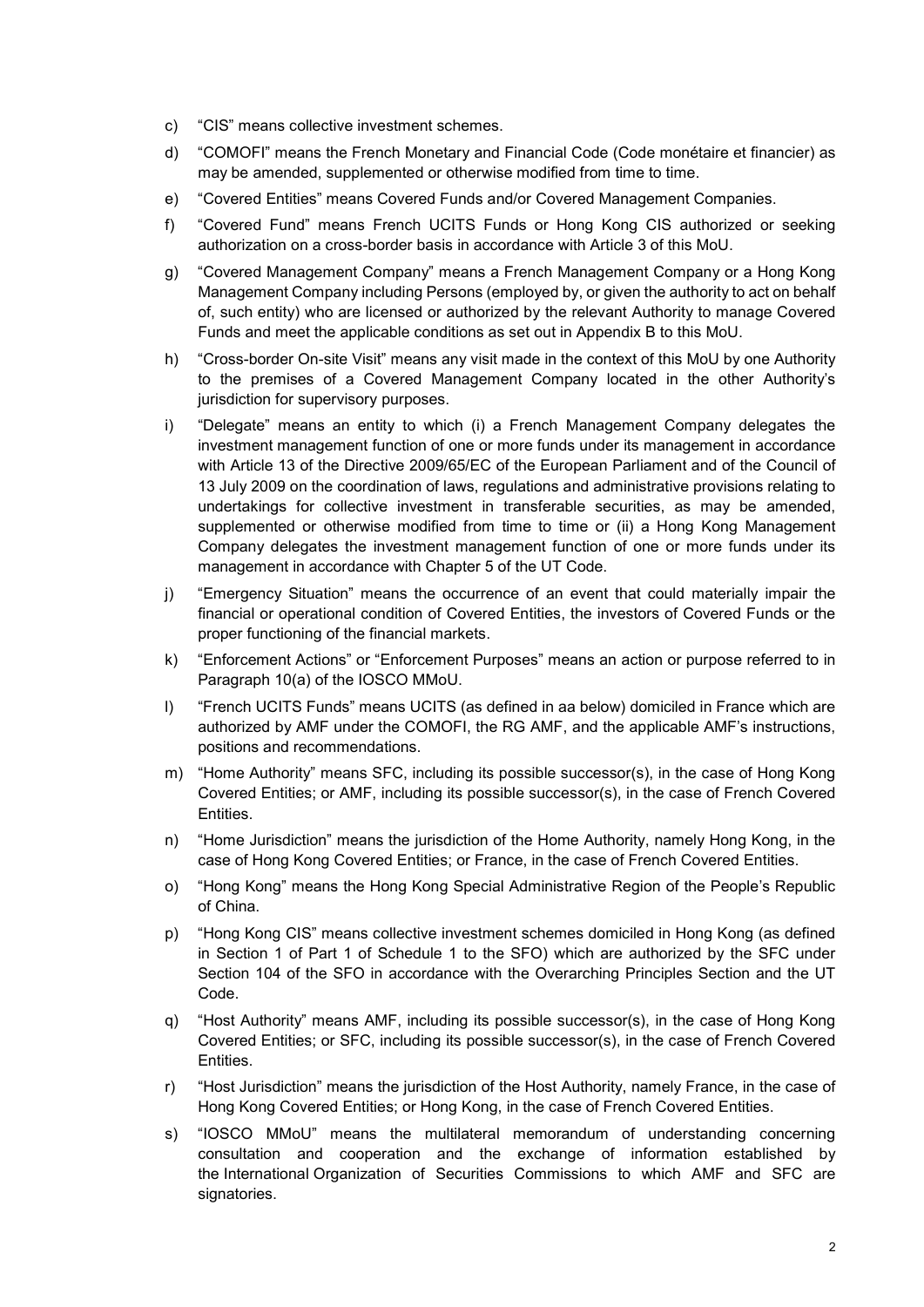- t) "Management Company" means:
	- i. "French Management Company" which means a corporation authorized by the AMF to manage CIS assets in accordance with the COMOFI, the RG AMF, and the applicable AMF's instructions, positions and recommendations; and/or
	- ii. "Hong Kong Management Company" which means a corporation which is licensed by the SFC for Type 9 regulated activity (asset management) in accordance with Part V of the SFO.
- u) "Overarching Principles Section" means the Overarching Principles Section of the SFC Handbook for Unit Trusts and Mutual Funds, Investment-Linked Assurance Schemes and Unlisted Structured Investment Products issued by the SFC, as may be amended, supplemented or otherwise modified from time to time.
- v) "Person" means a natural person or legal person, or an unincorporated entity or association, including partnerships and corporations.
- w) "Requested Authority" means the Authority to whom a request is made under this MoU.
- x) "Requesting Authority" means the Authority making a request under this MoU.
- y) "RG AMF" means the General Regulation (règlement général) issued by the AMF, as may be amended, supplemented or otherwise modified from time to time.
- z) "SFO" means the Securities and Futures Ordinance (Chapter 571 of the Laws of Hong Kong) which governs the securities and futures market in Hong Kong, as may be amended, supplemented or otherwise modified from time to time.
- aa) "UCITS" means an undertaking for collective investment in transferable securities authorized in accordance with Article 5 of Directive 2009/65/EC of the European Parliament and of the Council of 13 July 2009 on the coordination of laws, regulations and administrative provisions relating to undertakings for collective investment in transferable securities, as may be amended, supplemented or otherwise modified from time to time.
- bb) "UT Code" means the Code on Unit Trusts and Mutual Funds of the SFC Handbook for Unit Trusts and Mutual Funds, Investment-Linked Assurance Schemes and Unlisted Structured Investment Products issued by the SFC, as may be amended, supplemented or otherwise modified from time to time.

#### Article 2 General provisions

- 1. This MoU is an agreement concluded by the AMF and the SFC to promote reciprocal market access for fund providers by facilitating cross-border offering, marketing and distribution of certain funds to retail investors in France and to the public in Hong Kong, subject to the requirements set out in this MoU and its Appendices.
- 2. This MoU is also an agreement concluded by the AMF and the SFC to cooperate in relation to the supervision of Covered Entities that may engage in cross-border offering, marketing and distribution of shares or units of CIS to retail investors in France and to the public in Hong Kong in a manner consistent with domestic laws and regulations applicable in the Host Jurisdiction.
- 3. This MoU does not create any legally binding obligations, confer any rights, modify or supersede any domestic laws and regulations.
- 4. This MoU complements, but does not alter, the terms and conditions of existing arrangements between the Authorities including without limitation, the MoU concerning consultation, cooperation and the exchange of information related to the supervision of AIFMD entities established by the European Securities and Markets Authority to which AMF and SFC are signatories and the IOSCO MMoU.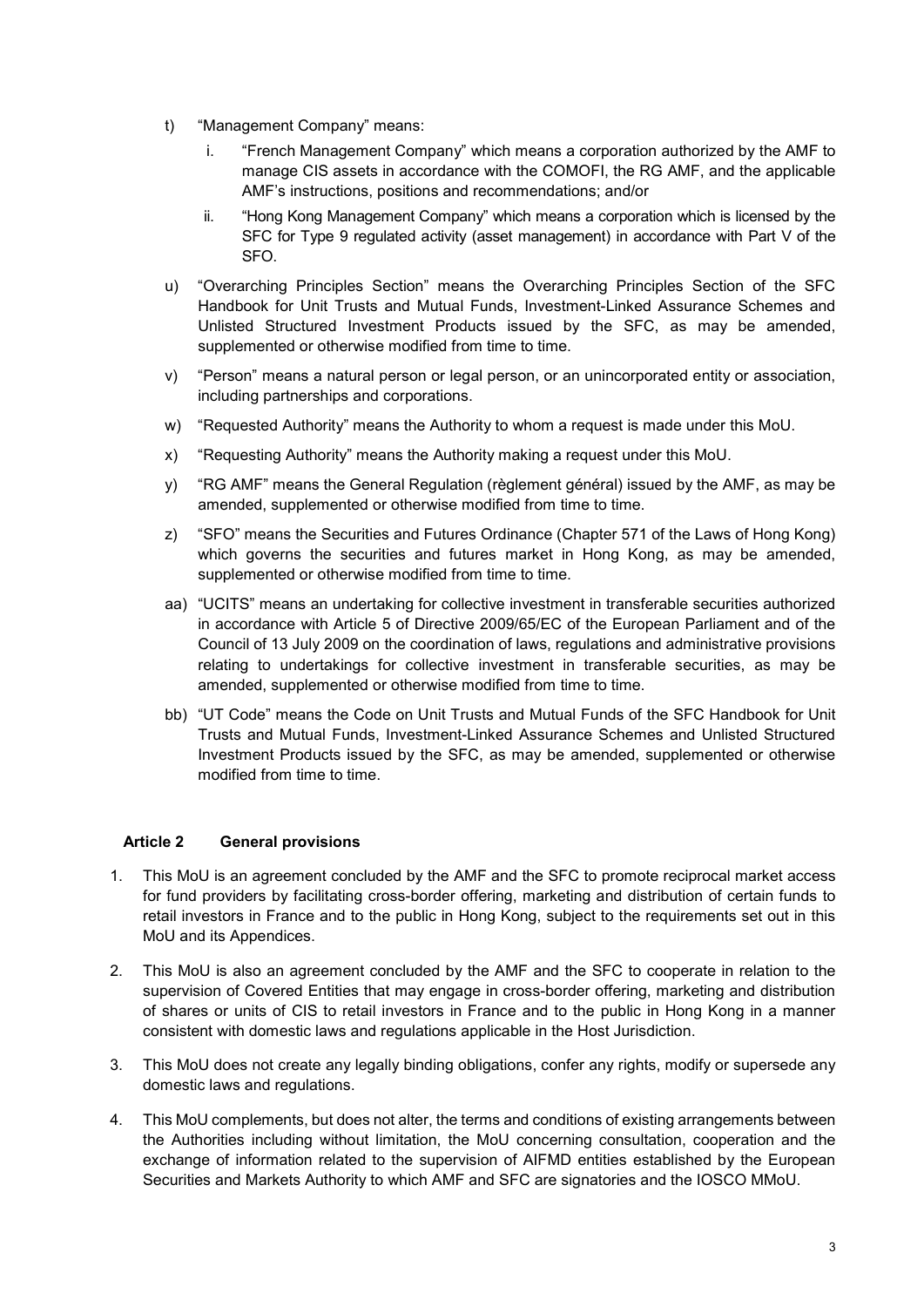- 5. Within the framework of this MoU, each Authority will remain responsible for regulating and supervising the Covered Entities under its jurisdiction. The Covered Funds should be operated and managed in accordance with the domestic laws and regulations in the Home Jurisdiction as well as with their constitutive documents.
- 6. Within the framework of this MoU, each Authority will remain responsible for regulating and supervising the offering, marketing and distribution of a Covered Fund within its jurisdiction in compliance with the applicable domestic laws and regulations where and to the extent that such offering, marketing and distribution are carried out in its jurisdiction. The offering, marketing and distribution of the Covered Funds in the Host Jurisdiction shall comply with the applicable domestic laws and regulations in the Host Jurisdiction. Subject to the provisions in this MoU, the Covered Entities should comply with additional rules provided in Appendix B to this MoU by the Host Authority governing the authorization, post-authorization and ongoing compliance in the context of the offering, marketing and distribution of the Covered Funds in the Host Jurisdiction.
- 7. Within the framework of this MoU, and subject to Article 12 of this MoU, the Authorities will provide each other with the fullest cooperation in relation to Covered Entities operating on a cross-border basis. Following consultation, cooperation may be denied:
	- a) where cooperation would require an Authority to act in a manner that would violate its domestic laws and regulations;
	- b) where the information could be used for any Enforcement Purposes in the jurisdiction of the Requesting Authority, in which case, it should be governed by the terms and conditions of the IOSCO MMoU;
	- c) on the grounds of public interest in the relevant jurisdiction; or
	- d) where a request for information is not made in accordance with Article 9 of this MoU.

Where a request for assistance is denied, or where assistance is not available under its domestic laws and regulations, the Requested Authority will provide the reasons for not granting the assistance and will consult pursuant to Article 11 below.

- 8. In accordance with its domestic laws and regulations, each Authority has discretion:
	- a) to regulate the offering, marketing and distribution of a Covered Fund within its jurisdiction, including the power to require Persons engaging in the offering, marketing and distribution of the Covered Fund in its jurisdiction to be licensed, authorized or to have the relevant qualification;
	- b) subject to Article 11(2) below, to suspend or terminate the offering, marketing and distribution of a Covered Fund within its jurisdiction notwithstanding that the Covered Fund has been authorized for offering, marketing and distribution within the parameters of this MoU; and
	- c) to take such Enforcement Actions, as are appropriate, against Covered Entities, including, to the extent permitted by its domestic laws and regulations, against Covered Entities it has not licensed or authorized, should these Covered Entities be in breach of the laws and regulations of the Host Jurisdiction relating to the offering, marketing and distribution of Covered Funds.
- 9. To facilitate cooperation under this MoU, the Authorities have designated contact points as set out in Appendix A.

1. Covered Funds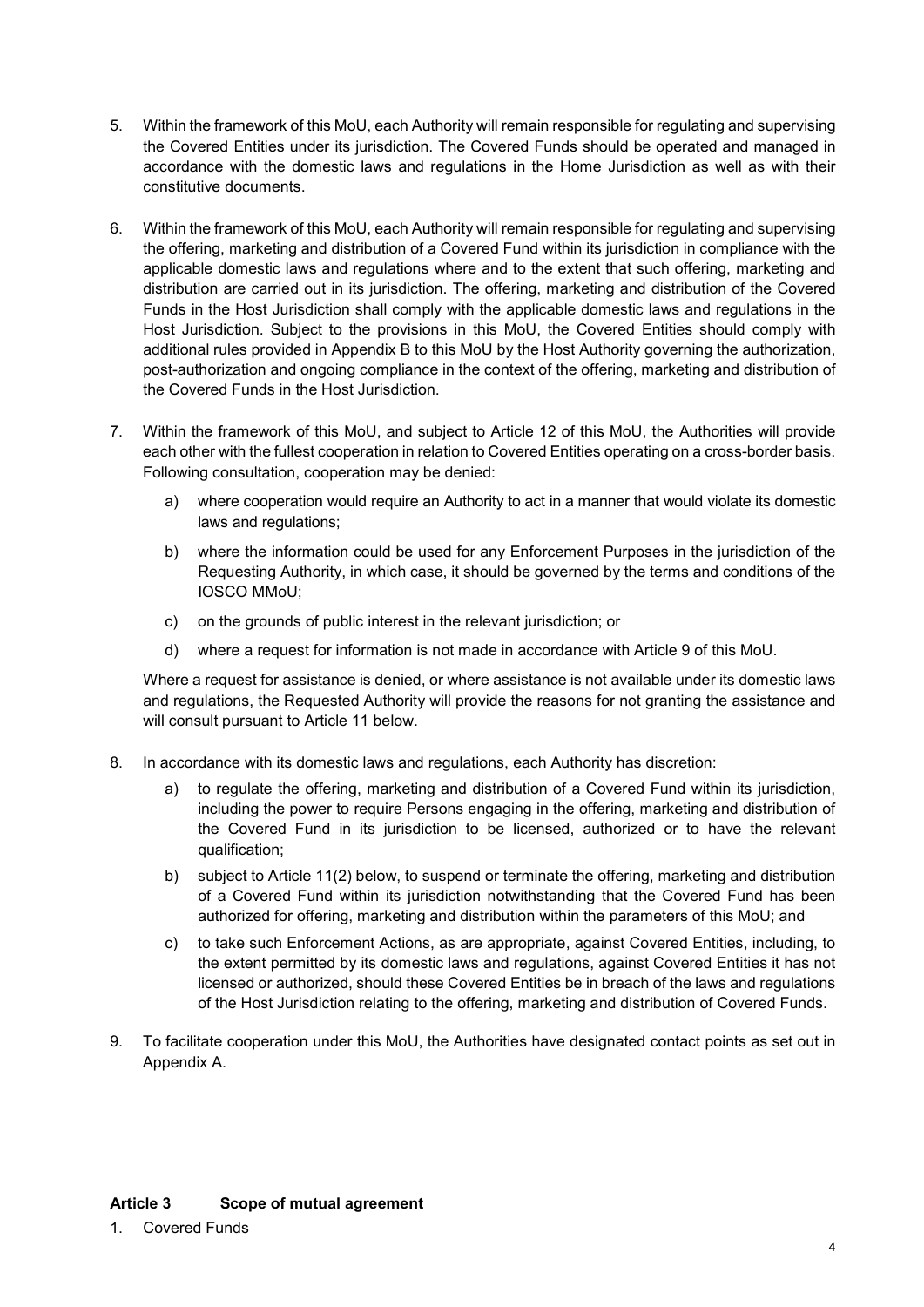- a) Pursuant to this MoU, the Authorities agree to authorize Covered Funds for offering, marketing and distribution in Hong Kong and France respectively through a streamlined process of one month (the "one-month period")<sup>1</sup>, as set out in Appendix B to this MoU, provided that the Covered Funds meet the applicable conditions as set out in Appendix B.
- b) Appendix B may be amended from time and time by mutual agreement between the Authorities and each Authority will publish the content of the latest version on its website.
- 2. Management Companies

Based on their common understanding of their regulatory and supervisory frameworks concerning management companies, the Authorities agree that their respective Covered Management Companies are eligible to manage Covered Funds authorized in their Home Jurisdiction and offered, marketed and distributed in the Host Jurisdiction provided that the Covered Management Companies meet the applicable conditions set out in Appendix B and that the offering, marketing and distribution of the Covered Funds comply with the requirements set out in the domestic laws and regulations of the Host Jurisdiction.

#### Article 4 Delegation

- 1. The AMF recognises that Hong Kong Management Companies may be appointed as Delegates of the investment management function for French UCITS Funds, which includes French Covered Funds, which are or may be authorized by the AMF under the COMOFI, the RG AMF, and the applicable AMF's instructions, positions and recommendations provided that the delegation arrangement complies with the requirements provided in domestic laws and regulations in France.
- 2. The SFC recognises that French Management Companies may be appointed as Delegates of the investment management function for Hong Kong CIS, which includes Hong Kong Covered Funds, which are or may be authorized by SFC under Section 104 of the SFO provided that the delegation arrangement complies with the requirements provided in domestic laws and regulations in Hong Kong.

#### Article 5 Scope of cooperation

- 1. Cooperation includes, inter alia, consultation, exchange of information, Cross-border On-site Visits, and matters of mutual supervisory interest, including regulatory developments but does not include Enforcement Actions which are covered by the provisions of the IOSCO MMoU.
- 2. Cooperation will be most useful in, but is not limited to, the following circumstances:
	- a) the initial application of Covered Funds from one jurisdiction for authorization by the Host Authority; and,
	- b) the ongoing supervision of Covered Entities.
- 3. The Authorities may cooperate:
	- a) on an ongoing basis or ad hoc, upon request or without prior request (i.e. unsolicited assistance); and,
	- b) orally, provided that it is confirmed in writing shortly thereafter, or in writing.

#### Article 6 Provision of assistance for the implementation of this MoU

1. Upon request and in accordance with Article 9 below and apart from assistance on Enforcement Actions which should be provided in accordance with the provisions of the IOSCO MMoU, each

<sup>-</sup>1 Such period may be extended to two months should additional information be required by the Host Authority as set out in Appendix B.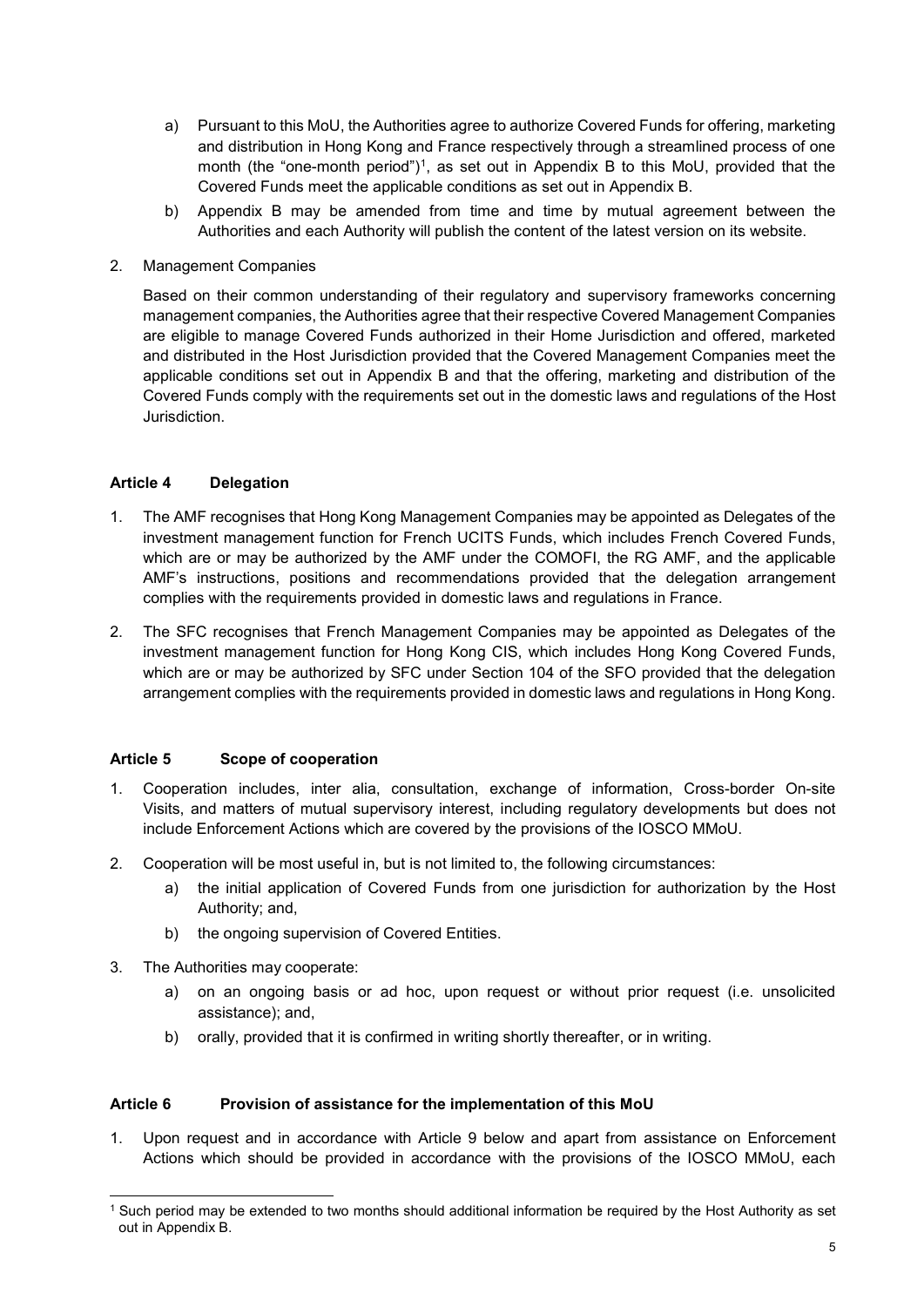Authority will use its reasonable endeavours to provide the Requesting Authority with assistance that would facilitate the Requesting Authority to assess whether or not a Covered Entity is in compliance with the requirements of mutual recognition arrangements set out in Appendix B to this MoU, at the time of application and on an ongoing basis, and to supervise the implementation of such requirements.

#### Article 7 Notification

- 1. The Authorities will inform each other to the extent possible and as soon as practicable about:
	- a) any known material event that could have a significant adverse impact on Covered Entities, investors of Covered Funds or the proper functioning of the financial markets; and
	- b) Enforcement Actions taken by them, including the revocation of, suspension of or modifications (other than modification at the request of Covered Entities or, in respect of any Covered Funds, modification of authorization conditions at the request of Covered Entities, which are governed by Appendix B to this MoU) to relevant licences or authorizations, in respect of Covered Entities which may have, in their reasonable opinion, a material impact on these Covered Entities.
- 2. With respect to a Covered Fund, each Authority will inform the other on a timely basis of :
	- a) any decreed or, where appropriate, pending revocation of authorization of distribution in or from France or Hong Kong taken by it;
	- b) relevant issues such as the revocation of, or any significant changes (other than modifications at the request of a Covered Entity or in respect of any Covered Funds, modification of authorization conditions at the request of a Covered Entity which are governed by Appendix B to this MoU) to licences or authorizations of related Covered Entities; and
	- c) complaints from third parties brought to its attention and associated with a Covered Fund after proper assessment of the relevant case, as and when considered necessary.
- 3. Each Authority will use its best endeavours to:
	- a) inform in a reasonable time the other about any significant amendments to its domestic laws and regulations which may have an impact on the mutual recognition of Covered Entities and/or cooperation under this MoU; and
	- b) provide, by the end of every six months, the other with a list of the Covered Funds domiciled in the other Authority's jurisdiction and authorized under this MoU.

#### Article 8 Exchange of information based on request

- 1. Upon request and in accordance with Article 9 below, each Authority will use its reasonable endeavours to provide the other Authority with assistance:
	- a) in obtaining information not otherwise available to the Requesting Authority; and
	- b) to enable the Requesting Authority to interpret and assess a Covered Entity's compliance with domestic laws and regulations that are administered or made by the Requesting Authority.
- 2. The information exchanged may include, but is not limited to:
	- a) information which would enable the Requesting Authority to verify that the Covered Entities comply with the relevant obligations and requirements of the domestic laws and regulations in the Requesting Authority's jurisdiction that are administered or made by the Requesting Authority;
	- b) information relevant to the financial and operational condition of a Covered Entity, including, for example, reports on capital reserves, liquidity or other prudential measures, and internal control procedures;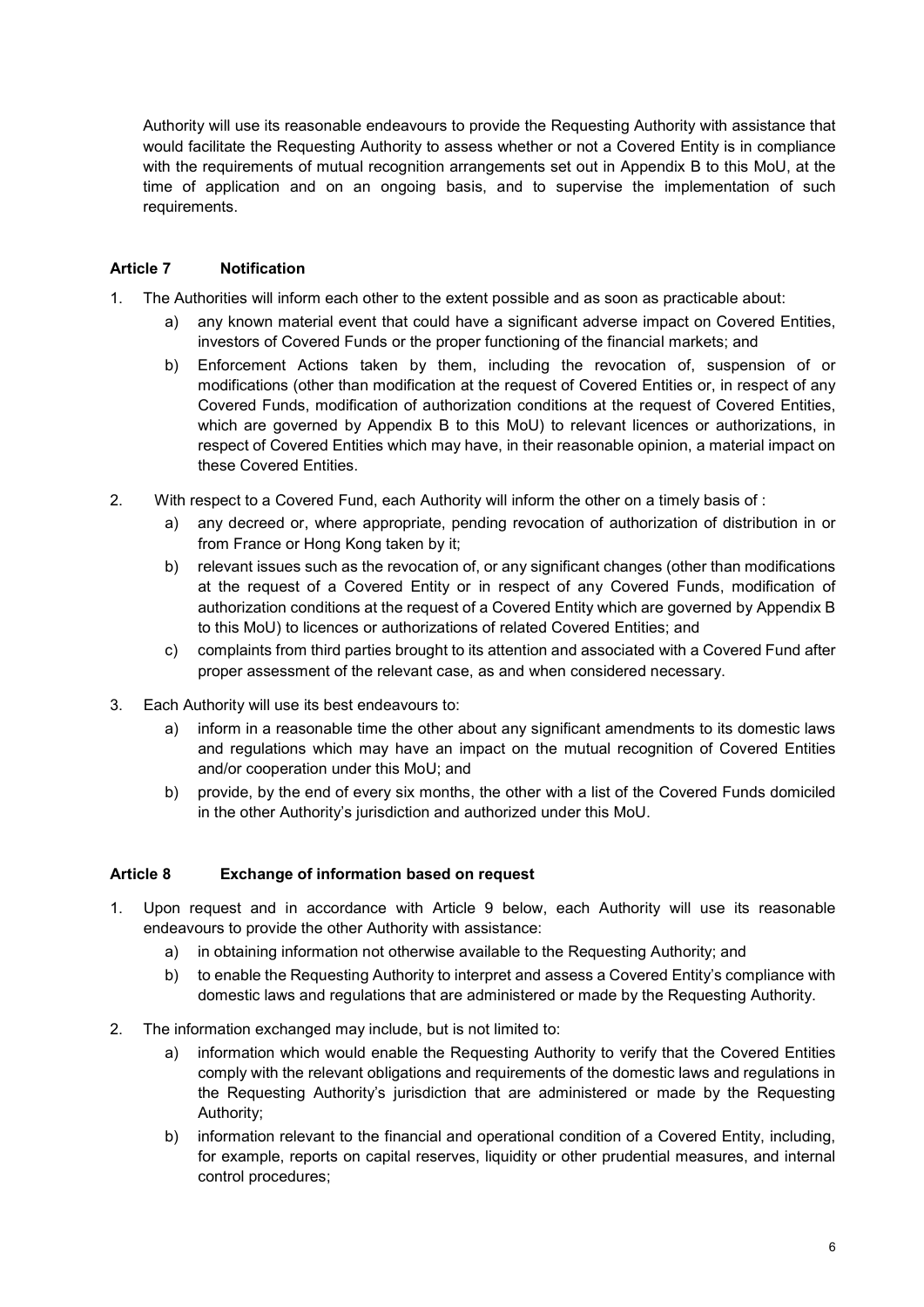- c) relevant supervisory information and reports a Covered Entity is required to submit to an Authority including, for example, interim and annual financial statements and early warning notices;
- d) where appropriate, any inspection findings formally communicated to a Covered Entity in writing;
- e) information relevant for monitoring and responding to the potential implications of the activities of Covered Entities to ensure the proper functioning of the financial markets;
- f) other information which is relevant to a Covered Fund;
- g) Enforcement Actions against any Management Company which have, had or may have significant impact on the operations of such Management Company in the Requesting Authority's jurisdiction; and
- h) information relating to a Covered Fund, including the status, additional terms and conditions, and any waiver granted in respect of the authorization of a Covered Fund.

#### Article 9 Execution of requests for information

- 1. A request for written information in accordance with Article 8 above should be made in writing and addressed to the relevant contact point set out in Appendix A.
- 2. A request should specify the following:
	- a) a concise description of the facts underlying the request and the supervisory purpose for which the information is sought, including the domestic laws and regulations applicable to the supervisory activity;
	- b) the information sought by the Requesting Authority and indications of any sensitivity regarding the request; and
	- c) the desired time period for responding and, where appropriate, the urgency thereof.
- 3. During Emergency Situations or to expedite the approval process in relation to a Covered Fund, requests for information may be made in any form, including orally, provided such a request is confirmed in writing shortly thereafter.

#### Article 10 Cross-border On-site Visits

- 1. Prior to considering engaging in a Cross-border On-site Visit, the Authorities should give due and full consideration to each others' supervisory activities and to any information that has already been made available, or could be made available, by the Requested Authority. An Authority should communicate with the other Authority prior to carrying out any Cross-border On-site Visits. Authorities should discuss and reach an understanding on the terms for conducting Cross-border On-Site Visits, taking into full account each other's jurisdiction, legal framework and statutory obligations, particularly when determining the respective roles and responsibilities of the Authorities.
- 2. The Authorities will adhere to the following procedure before conducting a Cross-border On-site Visit:
	- a) The Authorities will consult with a view to reaching an understanding on the intended timeframe for, and scope of, any Cross-border On-site Visit.
	- b) The Requested Authority in whose jurisdiction a Cross-border On-site Visit would be undertaken should decide whether the representatives of the Requesting Authority, or Persons mandated by the Requesting Authority, should be accompanied by its own officials during the visit.
	- c) The Authorities will endeavour to assist each other in understanding the content of publicly and non-publicly available documents, and obtaining information from directors and senior management of Covered Entities, or any other relevant Person.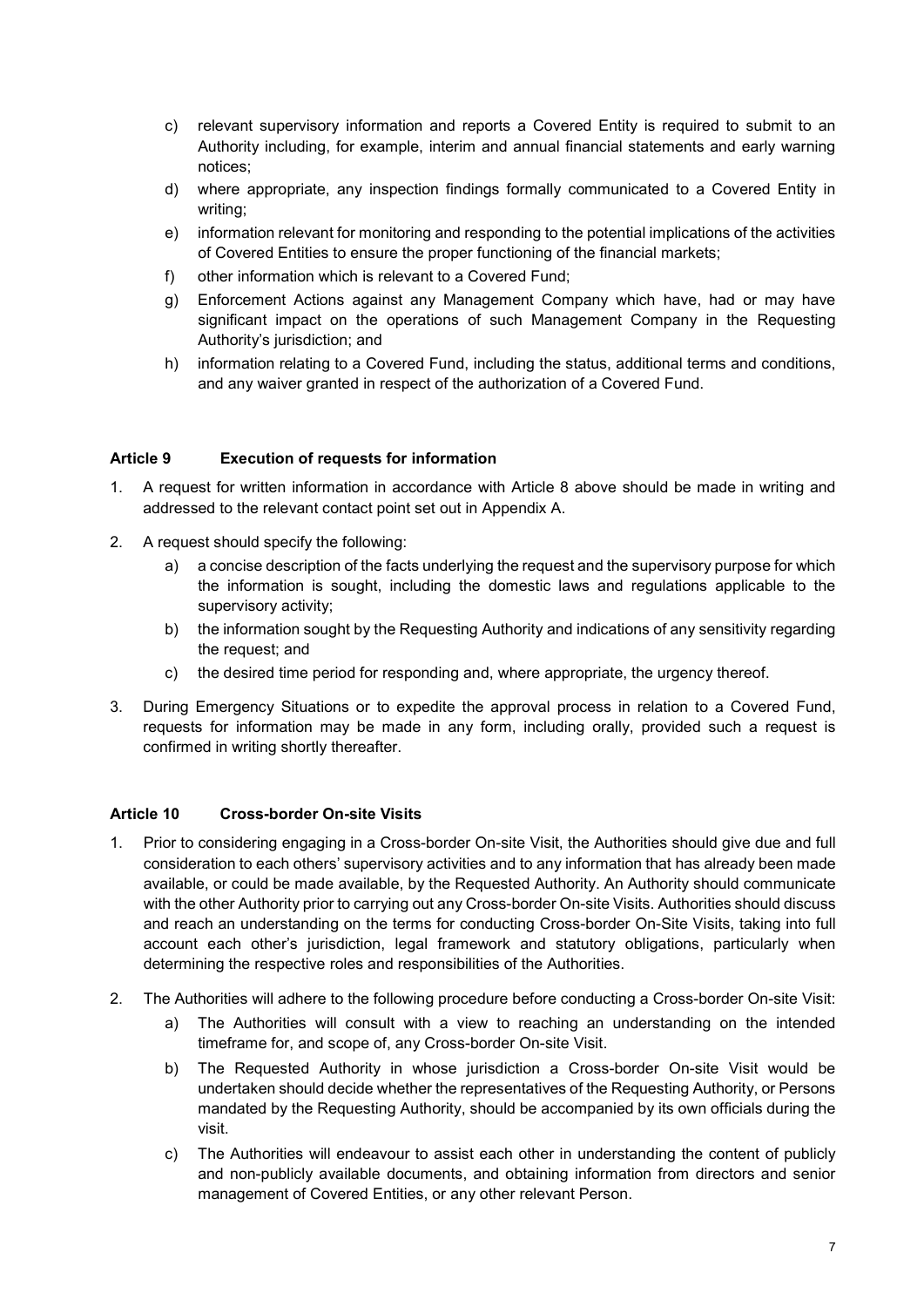#### Article 11 Consultation

- 1. The Requesting Authority and Requested Authority will consult with one another in matters relating to specific requests made pursuant to this MoU (e.g., where a request may be denied, or if it appears that responding to a request will involve substantial costs). The Authorities will use reasonable efforts to identify ways to address the specific requests made pursuant to this MoU.
- 2. Each Authority will, where practicable and appropriate, consult the other Authority prior to suspending (other than at the request of the Covered Entity) or withdrawing an authorization (other than at the request of the Covered Entity for withdrawal of authorization from the Host Authority) and prior to terminating the offering, marketing and distribution of a Covered Fund within its own jurisdiction.

#### Article 12 Permissible uses of information

- 1. The Requesting Authority will use non-public information obtained under this MoU solely for the purpose of supervising the distribution of Covered Funds and the supervision of Covered Entities which includes application procedures and ongoing supervision.
- 2. However, each Authority recognizes that, while this MoU is not intended to gather information for Enforcement Purposes, the Authority may subsequently want to use the non-public information provided pursuant to this MoU for Enforcement Purposes. In such cases, the Authorities will inform each other of such intended use and proceed along with the principles of the IOSCO MMoU. With respect to information shared between the SFC and the AMF, use of non-public information for Enforcement Purposes will be in accordance with the terms and conditions of the IOSCO MMoU.

#### Article 13 Confidentiality of information and disclosure

- 1. Subject to paragraphs 2 and 3 of this Article, the Authorities will keep confidential any non-public information communicated between them within the scope of cooperation of this MoU, except:
	- a) the fact that the Authorities have concluded this MoU or that it has been revised after its entry into force;
	- b) Appendix B of this MoU, including a possible revision of Appendix B after its entry into force; and
	- c) the termination of this MoU under Article 15 of this MoU.
- 2. The Requesting Authority should obtain prior consent from the Requested Authority before disclosing any confidential information received under this MoU to any third party. If consent is not obtained from the Requested Authority, the Authorities will consult to discuss the reasons for withholding approval, and the circumstances, if any, under which the intended use by the Requesting Authority might be allowed.
- 3. Where confidential information received under this MoU is subject to a legally enforceable demand for onward disclosure in the Requesting Authority's jurisdiction, the latter will notify the Requested Authority prior to complying with such a demand and will assert such appropriate legal exemptions or privileges with respect to such information as may be available. The Requesting Authority will use its best efforts to protect the confidentiality of non-public documents and information received under this MoU.

#### Article 14 Amendment; suspension

- 1. The Authorities agree to review regularly the operation of this MoU, in particular in view of complaints from investors, and at least once a year, starting one year after entry into force.
- 2. The Authority wishing to review the MoU will notify the other Authority in writing, after which the Authorities will consult and use their reasonable endeavours to amend it as appropriate.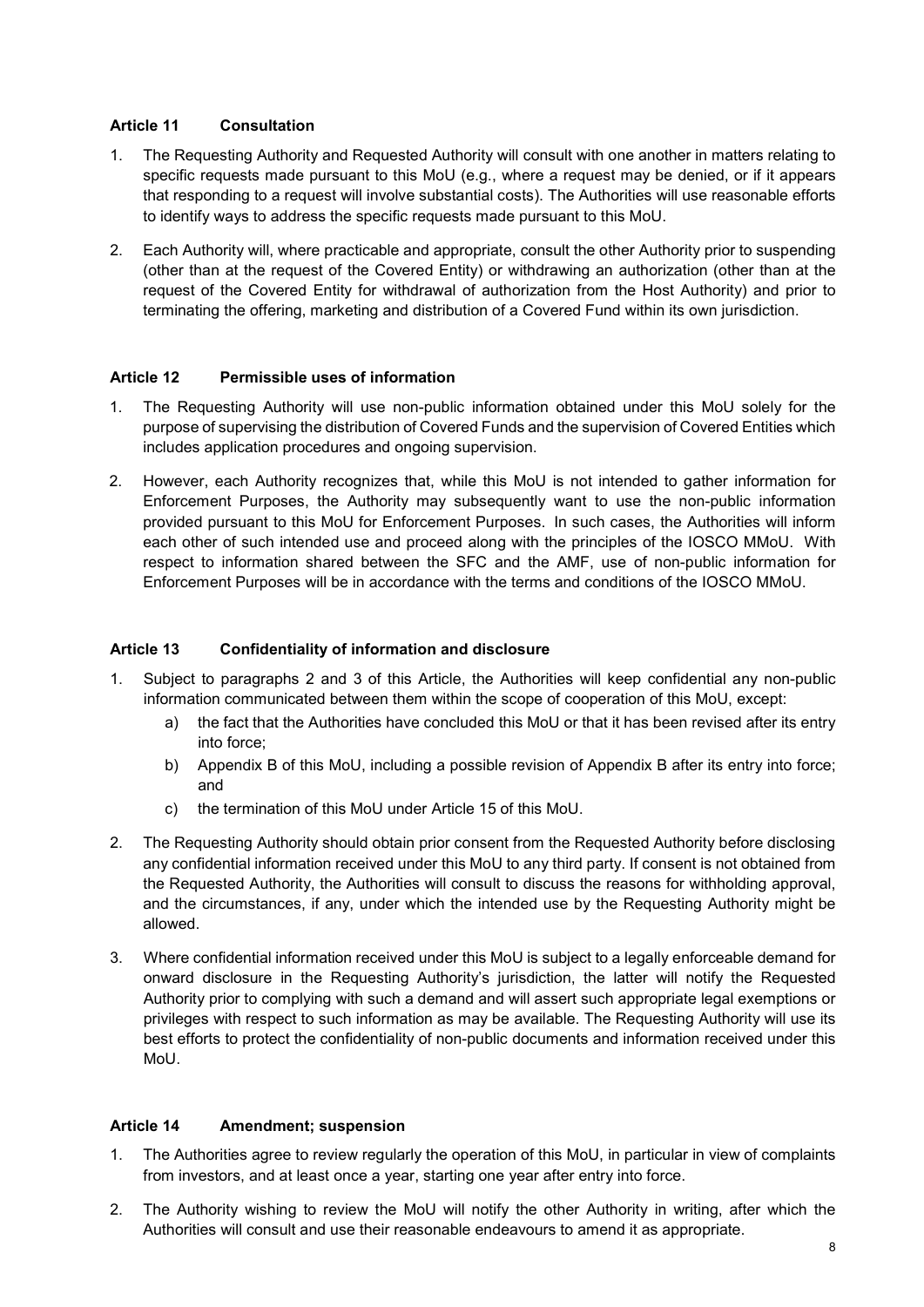- 3. This MoU may be amended by written agreement.
- 4. In the event of an emergency situation, the Authorities may decide, by mutual agreement, to suspend market access for new funds until both Authorities agree that the MoU may resume running.

#### Article 15 Termination; succession

- 1. Either Authority may terminate this MoU by giving 30 days' advance written notice to the other Authority. If either Authority gives such notice, cooperation will continue on all requests for cooperation that were made under this MoU until notice was given.
- 2. In the event of termination of this MoU, information obtained within the scope of cooperation of this MoU will continue to be treated as set out under Articles 12 and 13 above.
- 3. In the event of termination of this MoU, Covered Funds must cease further offering, marketing and distribution in the Host Jurisdiction as soon as practicable and in any event within such time as may be agreed between the Authorities.
- 4. Where the relevant function of an Authority is transferred or assigned to another supervisory authority or other supervisory authorities, the terms of this MoU will apply to the successor authority or authorities performing those relevant functions. No further amendments to this MoU are required for the successor to become a signatory to this MoU. This will not affect the right of the successor authority and its counterparty to terminate this MoU as set out in paragraph 2.

\_\_\_\_\_\_\_\_\_\_\_\_\_\_\_\_\_\_\_\_\_\_\_\_\_\_\_\_ \_\_\_\_\_\_\_\_\_\_\_\_\_\_\_\_\_\_\_\_\_\_\_\_\_\_\_\_\_\_

#### Article 16 Entry into force

This MoU enters into force upon signature of the Authorities.

Signed on 10 July 2017

Securities and Futures Commission **Autorité des Marchés Financiers** 

Ashley ALDER Gérard RAMEIX Chief Executive Officer Chairman Chairman